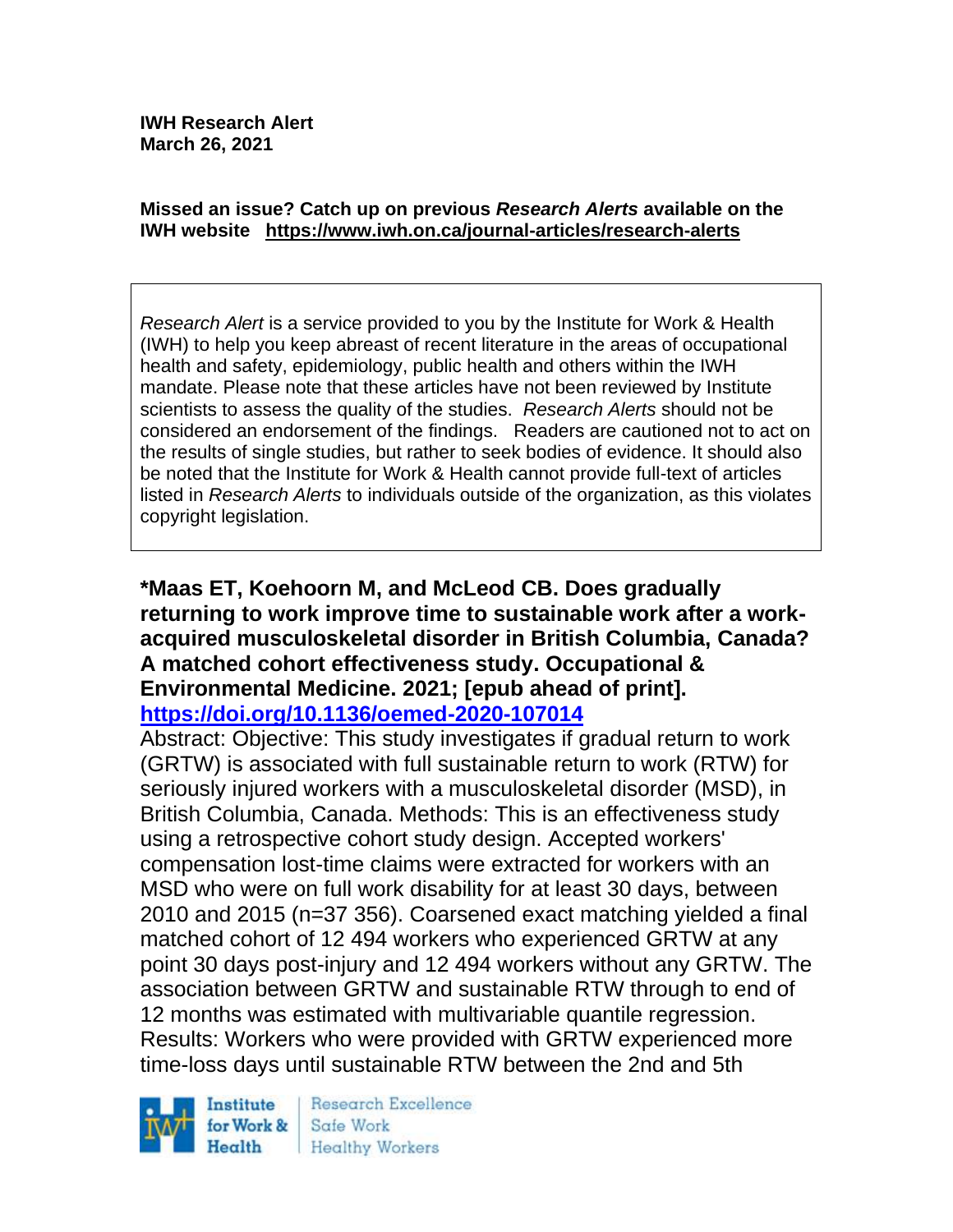months after the first time-loss day (<50th quantile of time loss), but less time-loss days until sustainable RTW between the 6th and 12th months of work disability (70th quantile of time loss), with the largest effect for women, workers with soft-tissue injuries and workers in the manufacturing or trades sector (all in the 60th and 70th percentile, after 6-7 months of time loss). Conclusions: For seriously injured workers with at least 30 days of disability due to a work-acquired MSD, the effect of GRTW becomes apparent at longer disability durations (more than 6 months), with larger beneficial effects for women, workers with soft-tissue injuries and for trade and manufacturing sectors.

## **\*Macpherson RA, Koehoorn M, Neis B, and McLeod CB. Do differences in work disability duration by interjurisdictional claim status vary by industry and jurisdictional context? Occupational & Environmental Medicine. 2021; [epub ahead of print].**

## **<https://doi.org/10.1136/oemed-2020-106917>**

Abstract: OBJECTIVES: To examine whether differences in work disability duration between out-of-province and within-province workers differed by industry and jurisdictional context. METHODS: Workers' compensation data were used to identify comparable lost time, work-related injury and musculoskeletal disorder claims accepted in six Canadian jurisdictions between 2006 and 2015. Outof-province workers were identified as workers who filed claims in a different provincial jurisdiction to their province of residence. Coarsened exact matching was used to match out-of-province workers with within-province workers based on observable characteristics. Quantile regression models were used to estimate differences in cumulative disability days paid between out-of-province workers and within-province workers at different percentiles in the disability distribution, adjusting for confounders. RESULTS: Compared with within-province workers, out-of-province workers were paid more disability days even after matching and adjusting on observable characteristics. Differences between the two groups of workers were observed for short-duration, medium-duration and longduration claims (differences of 1.57, 6.39, 21.42, 46.43 days at the 25th, 50th, 75th and 90th percentiles, respectively). Industry-specific models showed that differences were largest in construction,

Institute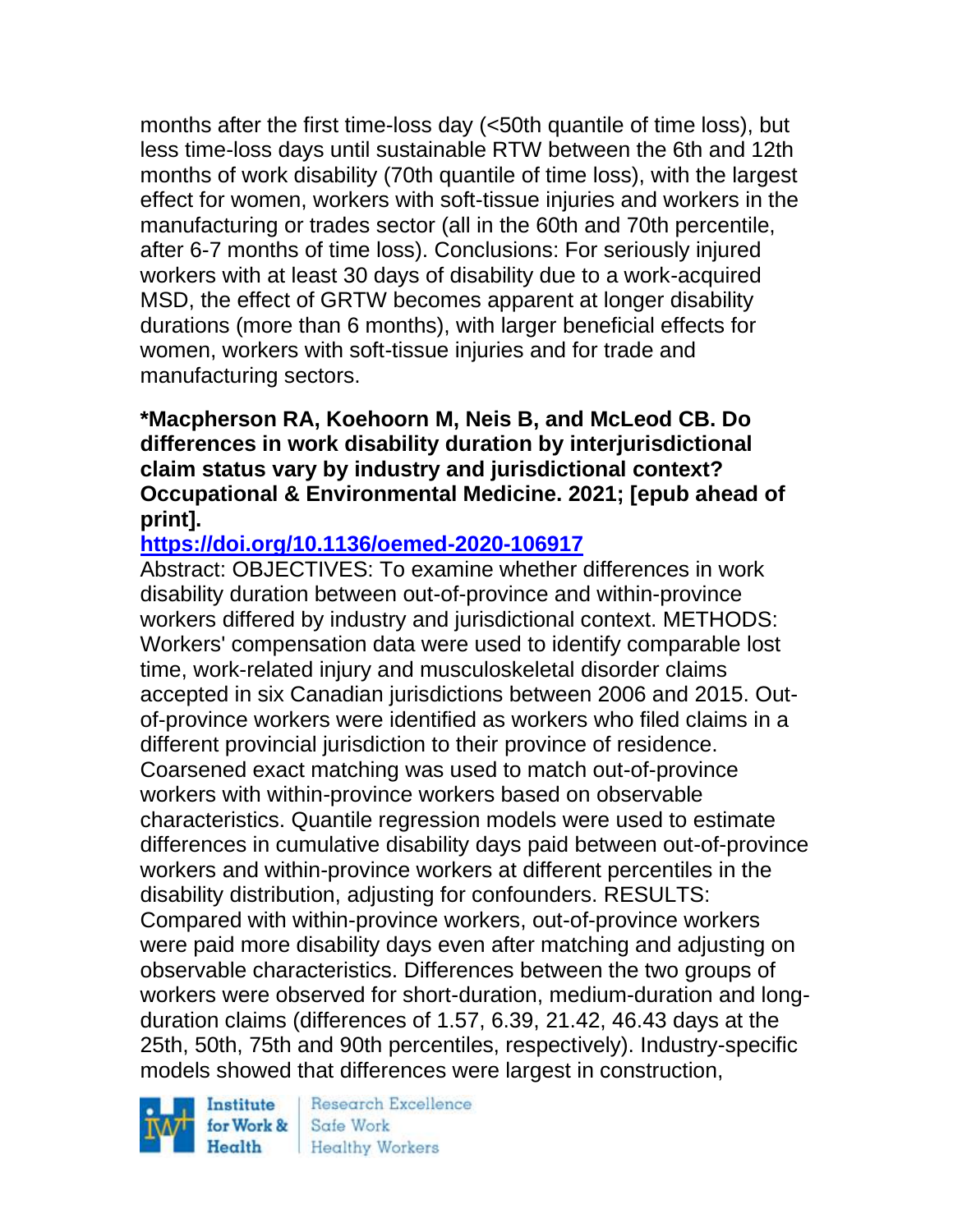transportation and warehousing, and mining, quarrying and oil and gas extraction. Jurisdiction-specific models showed that differences were largest in the western provinces where out-of-province workers were concentrated in those sectors. CONCLUSIONS: Out-of-province workers are a vulnerable group with respect to risk of longer work disability duration. Workers' compensation systems, employers and healthcare providers may need to tailor specific interventions for these types of workers, particularly those employed in resource economy-dependent regions that are far from their regions of residence

## **\*Provost S, MacPhee M, Daniels MA, Naimi M, and McLeod C. A realist review of violence prevention education in healthcare. Healthcare. 2021; 9(3):339.**

**<https://doi.org/10.3390/healthcare9030339> [open access]** Abstract: Violence from patients and visitors towards healthcare workers is an international concern affecting the safety and health of workers, quality of care, and healthcare system sustainability. Although the predominant intervention has been violence prevention (VP) education for healthcare workers, evaluating its effectiveness is challenging due to underreporting of violence and the inherent complexity of both violence and the health care environment. This review utilized a theory-driven, realist approach to synthesize and analyze a wide range of academic and grey literature to identify explanations of how and why VP education makes a difference in preventing violence and associated physical and psychological injury to workers. The review confirmed the importance of positioning VP education as part of a VP strategy, and consideration of the contexts that influence successful application of VP knowledge and skills. Synthesis and analysis of patterns of evidence across 64 documents resulted in 11 realist explanations of VP education effectiveness. Examples include education specific to clinical settings, unit-level modeling and mentoring support, and support of peers and supervisors during violent incidents. This review informs practical program and policy decisions to enhance VP education effectiveness in healthcare settings

## **\*Quinn TD, Yorio PL, Smith PM, Seo Y, Whitfield GP, and Gibbs BB. Occupational physical activity and cardiovascular disease in**

Institute Health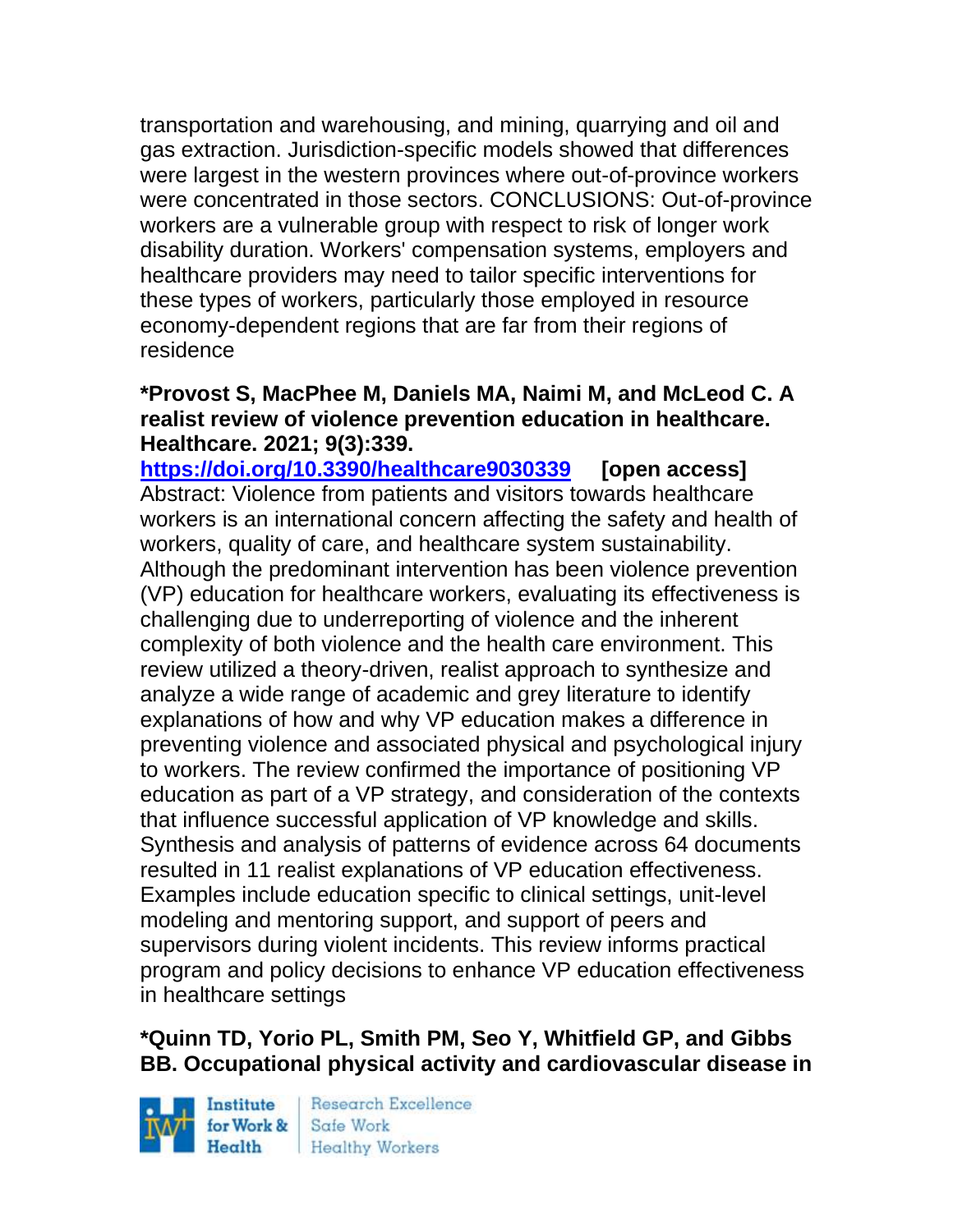## **the United States. Occupational & Environmental Medicine. 2021; [epub ahead of print].**

# **<https://doi.org/10.1136/oemed-2020-106948>**

Abstract: Background Emerging evidence, predominately from European and Asian countries, describes opposing effects of occupational physical activity (OPA) and leisure-time physical activity (LTPA) on cardiovascular health. This analysis examined cardiovascular disease (CVD) prevalence associated with OPA and LTPA. Methods This cross-sectional analysis of 2015 National Health Interview Survey data (n=16 974) employed logistic regression to estimate odds (OR) of self-reported CVD (coronary heart disease, heart attack, stroke or angina) with self-reported total occupational activity (TOA), occupational exertion (OE), occupational standing and walking (OSW) and LTPA. OPA was measured using two questions: 'How often does your job involve…' (1) 'repeated lifting, pushing, pulling or bending?' (OE) and (2) 'standing or walking around?' (OSW) with responses on a 5-item Likert scale (0=never, 4=always). TOA was categorised similarly after summing OE and OSW scores. LTPA was defined as 0, 1-149 or =150 min/week of moderate-tovigorous activity. All models adjusted for common socioeconomic variables and additional analyses were stratified by sex, smoking status and LTPA. Results Odds for CVD were higher when 'always' performing TOA (OR 1.99 95% CI 1.12 to 3.53), OE (OR 2.15, 95% CI 1.45 to 3.19) or OSW (OR 1.84, 95% CI 1.07 to 3.17) compared with 'never'. When restricting to never-smokers, odds for CVD were higher when 'always' performing TOA (OR 3.00, 95% CI 1.38 to 6.51) and OE (OR 3.00, 95% CI 1.80 to 5.02) versus 'never'. Conclusion Associations of high OPA with CVD were equally apparent across sexes, stronger in lower LTPA levels and stronger in never-smokers. While uncontrolled confounding is still possible, even after extensive adjustment, the seemingly paradoxical adverse associations with OPA and CVD should be investigated further.

**Abrams R, Park S, Wong G, Rastogi J, Boylan AM, Tierney S, et al. Lost in reviews: looking for the involvement of stakeholders, patients, public and other non-researcher contributors in realist reviews. Research Synthesis Methods. 2021; 12(2):239-247. <https://doi.org/10.1002/jrsm.1459>** 

Abstract: The involvement of non-researcher contributors (eg,



Research Excellence Health Healthy Workers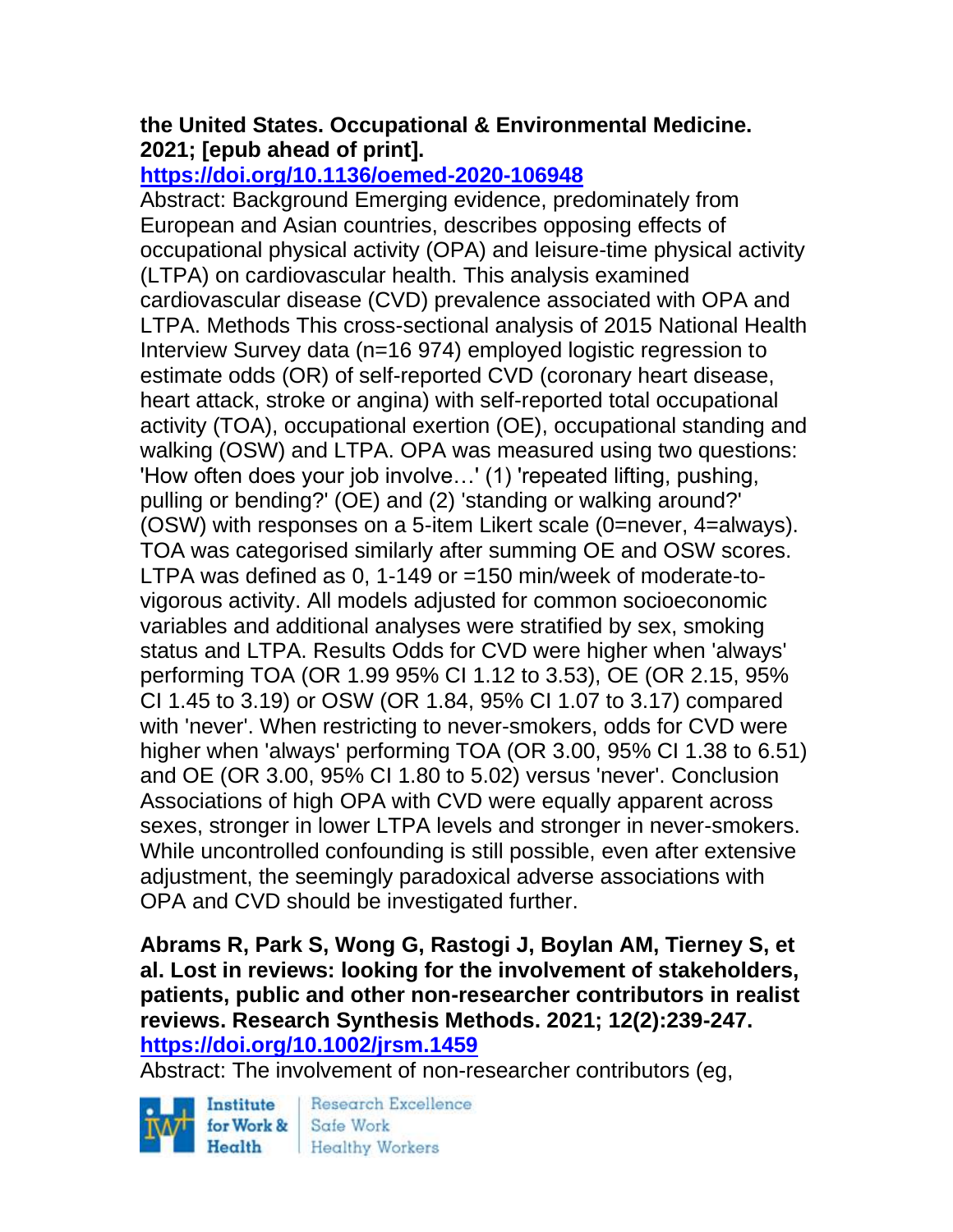stakeholders, patients and the public, decision and policy makers, experts, lay contributors) has taken a variety of forms within evidence syntheses. Realist reviews are a form of evidence synthesis that involves non-researcher contributors yet this practice has received little attention. In particular, the role of patient and public involvement (PPI) has not been clearly documented. This review of reviews describes the ways in which contributor involvement, including PPI, is documented within healthcare realist reviews published over the last five years. A total of 448 papers published between 2014 and 2019 were screened, yielding 71 full-text papers included in this review. Statements about contributor involvement were synthesized across each review using framework analysis. Three themes are described in this article including nomenclature, nature of involvement, and reporting impact. Papers indicate that contributor involvement in realist reviews refers to stakeholders, experts, or advisory groups (ie, professionals, clinicians, or academics). Patients and the public are occasionally subsumed into these groups and in doing so, the nature and impact of their involvement become challenging to identify and at times, is lost completely. Our review findings indicate a need for the realist review community to develop guidance to support researchers in their future collaboration with contributors, including patients and the public

### **Ahmed I and Faheem A. How effectively safety incentives work? A randomized experimental investigation. Safety and Health at Work. 2021; 12(1):20-27.**

**<https://doi.org/10.1016/j.shaw.2020.08.001> [open access]** Abstract: BACKGROUND: Incentive and penalty (I/P) programs are commonly used to increase employees' safety outcomes, but its influence on employees' safety outcomes is under-investigated. Moreover, under developed economies lack safety culture and there is dearth of literature focusing on empirical studies over there [1]. Based on these gaps, this study attempts to see the impact of I/P programs on safety outcomes in a developing country. METHODS: The study was carried out in three stages, where Stage I revealed that selected 45 organizations were deficit of safety culture and practices, while only three firms were found good at safety practices. At Stage II, these three firms were divided in two clusters (groups), and were probed further at Stage III. At this stage group, one was



**Research Excellence** Safe Work **Healthy Workers**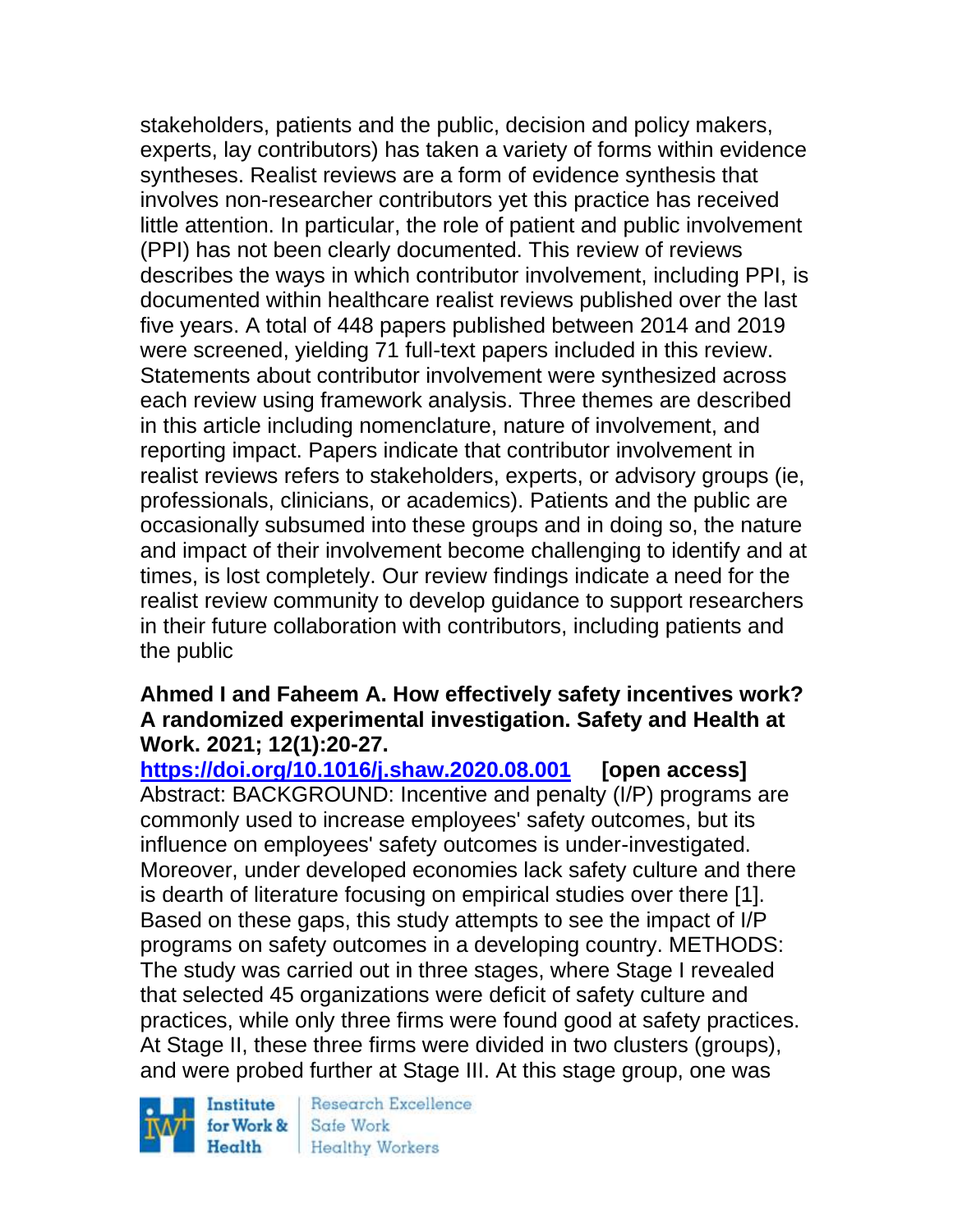manipulated by providing incentives (experimental group) and employees' responses in terms of safety motivation and performance were noticed. RESULTS: It was observed that the experimental group's safety motivation and performance had improved (both for immediate and 1-month later performance). The results were further probed at Phase 3 (after 3 months), where it was found that the benefits of I/P programs were not long lasting and started replenishing. CONCLUSION: Findings of the study helped researchers conclude that safety incentives have only short-term influence on safety outcomes, while a long-term and permanent solution should be found

### **Bashir R, Dunn AG, and Surian D. A rule-based approach for automatically extracting data from systematic reviews and their updates to model the risk of conclusion change. Research Synthesis Methods. 2021; 12(2):216-225. <https://doi.org/10.1002/jrsm.1473>**

Abstract: Few data-driven approaches are available to estimate the risk of conclusion change in systematic review updates. We developed a rule-based approach to automatically extract information from reviews and updates to be used as features for modelling conclusion change risk. Rules were developed to extract relevant information from published Cochrane reviews and used to construct four features: the number of included trials and participants in the reviews, a measure based on the number of participants, and the time elapsed between the search dates. We compared the performance of random forest, decision tree, and logistic regression to predict the conclusion change risk. The performance was measured by accuracy, precision, recall, F(1) -score, and area under ROC (AU-ROC). One rule was developed to extract the conclusion change information (96% accuracy, 100 reviews), one for the search date (100% accuracy, 100 reviews), one for the number of included clinical trials (100% accuracy, 100 reviews), and 22 for the number of participants (97.3% accuracy, 200 reviews). For unseen reviews, the random forest classifier showed the highest accuracy (80.8%) and AU-ROC (0.80). All classifiers showed relatively similar performance with overlapping 95% confidence interval (CI). The coverage score was shown to be the most useful feature for predicting the conclusion change risk. Features mined from Cochrane reviews and updates can

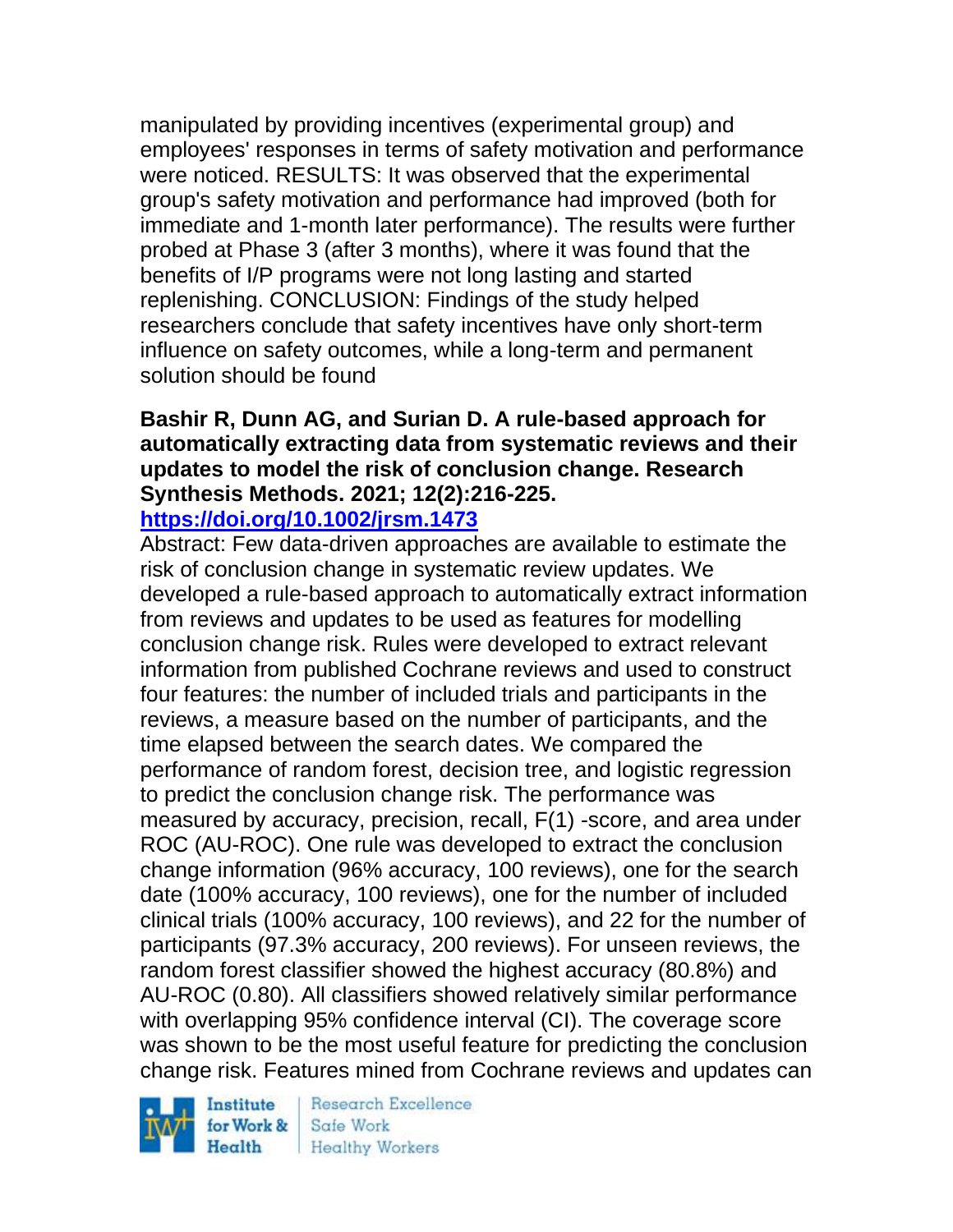estimate conclusion change risk. If data from more published reviews and updates were made accessible, data-driven methods to predict the conclusion change risk may be a feasible way to support decisions about updating reviews

**Beland D, Dinan S, Rocco P, and Waddan A. Social policy responses to COVID-19 in Canada and the United States: explaining policy variations between two liberal welfare state regimes. Social Policy & Administration. 2021; 55(2):280-294. <https://doi.org/10.1111/spol.12656> [open access]** Abstract: Abstract Canada and the United States are often grouped together as liberal welfare-state regimes, with broadly similar levels of social spending. Yet, as the COVID-19 pandemic reveals, the two countries engage in highly divergent approaches to social policymaking during a massive public health emergency. Drawing on evidence from the first 5 months of the pandemic, this article compares social policy measures taken by the United States and Canadian governments in response to COVID-19. In general, we show that Canadian responses were both more rapid and comprehensive than those of the United States. This variation, we argue, can be explained by analysing the divergent political institutions, pre-existing policy legacies, and variations in crosspartisan consensus, which have all shaped national decision-making in the middle of the crisis

### **Berkovic D, Briggs AM, Ayton D, Parker C, and Ackerman I. Arthritis-related work outcomes experienced by younger to middle-aged adults: a systematic review. Occupational & Environmental Medicine. 2021; 78(4):225-236. <https://doi.org/10.1136/oemed-2020-106640>**

Abstract: OBJECTIVE: The aim of this review was to systematically identify, appraise and synthesise evidence on work-related outcomes experienced by younger to middle-aged adults (aged 16-50 years) with arthritis. METHODS: Eligible studies were identified in Medline, PsycINFO, Embase and CINAHL in January 2020. Quantitative and qualitative studies containing self-reported data on work-related outcomes on younger/middle-aged adults with arthritis were included. Quality assessment was undertaken using validated quality appraisal tools from the Joanna Briggs Institute. RESULTS: Thirty-four studies

Institute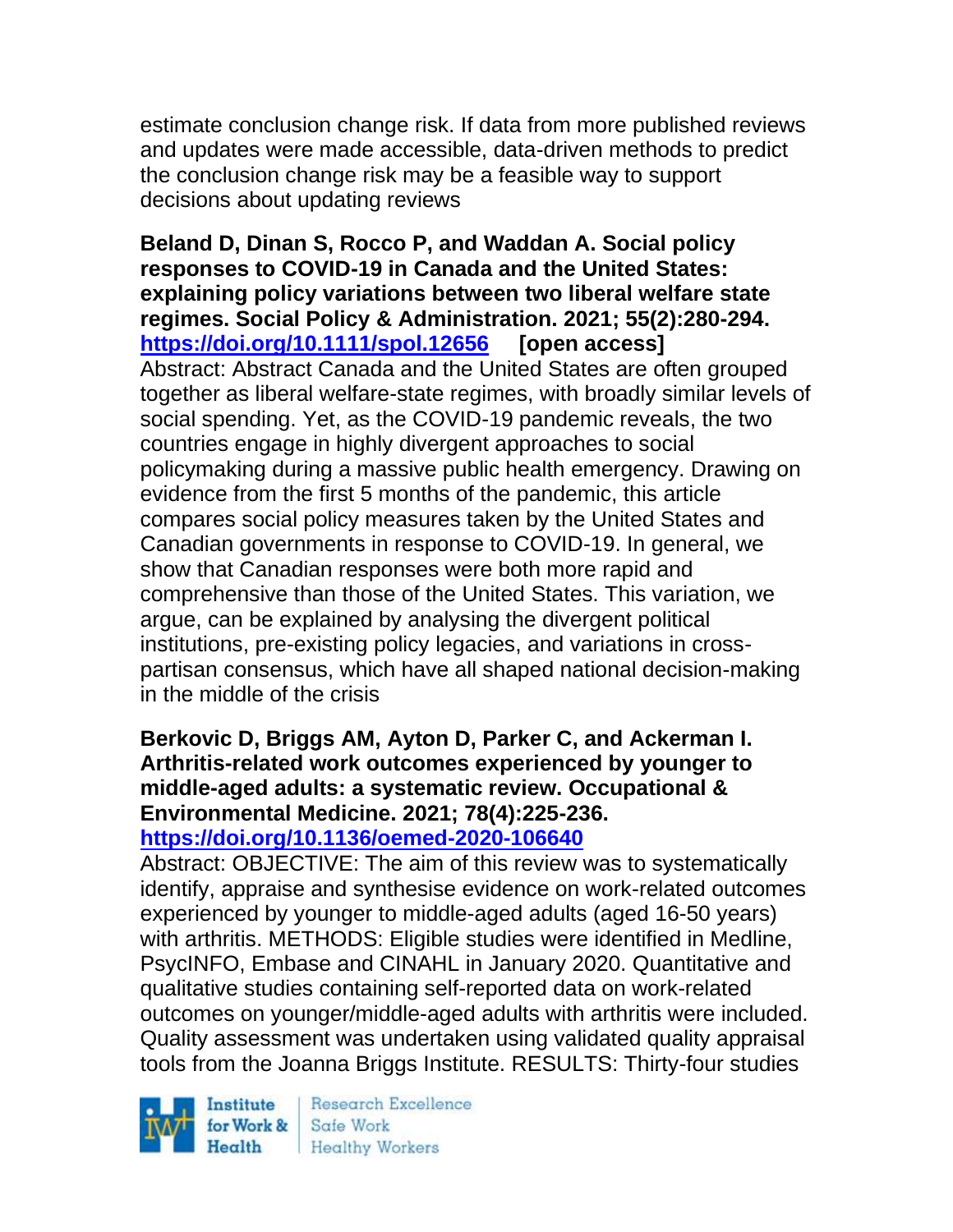were identified for inclusion. Work outcomes were organised around five themes: (1) arthritis-related work productivity outcomes, (2) arthritis-related work participation outcomes, (3) other arthritis-related workplace outcomes, (4) barriers to work participation associated with arthritis and (5) enablers to work participation associated with arthritis. Arthritis was associated with work limitations on the Workplace Activity Limitations Scale (average scores ranging from 5.9 (indicating moderate workplace difficulty) to 9.8 (considerable workplace difficulty)), and higher work disability prevalence rates (range: 6%-80%) relative to healthy populations. Arthritis was not associated with decreased absenteeism on the Work Productivity and Activity Impairment Questionnaire (mean (SD) 7.9% (14.0%)), indicating low levels of absenteeism, similar to healthy populations. As work outcomes were commonly binary, person-centred (qualitative) perspectives on barriers and enablers augmented the quantitative findings. CONCLUSION: Arthritis is commonly associated with poorer work outcomes for younger/middle-aged adults relative to healthy populations. Additional research focusing solely on the workplace needs of younger/middle-aged population groups is required to inform tailored interventions and workplace support initiatives to maximise productive working years

**Davison C, Cotrim TP, and Goncalves S. Ergonomic assessment of musculoskeletal risk among a sample of Portuguese emergency medical technicians. International Journal of Industrial Ergonomics. 2021; 82:103077. <https://doi.org/10.1016/j.ergon.2020.103077>** 

**Gross DP, Rachor GS, Yamamoto SS, Dick BD, Brown C, Senthilselvan A, et al. Characteristics and prognostic factors for return to work in public safety personnel with work-related posttraumatic stress injury undergoing rehabilitation. Journal of Occupational Rehabilitation. 2021; [epub ahead of print]. <https://doi.org/10.1007/s10926-021-09963-w>** 

Abstract: Public safety personnel (PSP) are at risk of developing posttraumatic stress injury (PTSI) due to exposure to traumatic experiences and accidents. Rehabilitation programs are available, but their success varies. We studied: (1) characteristics of PSP undergoing PTSI rehabilitation in comparison to non-PSP workers;

Institute Health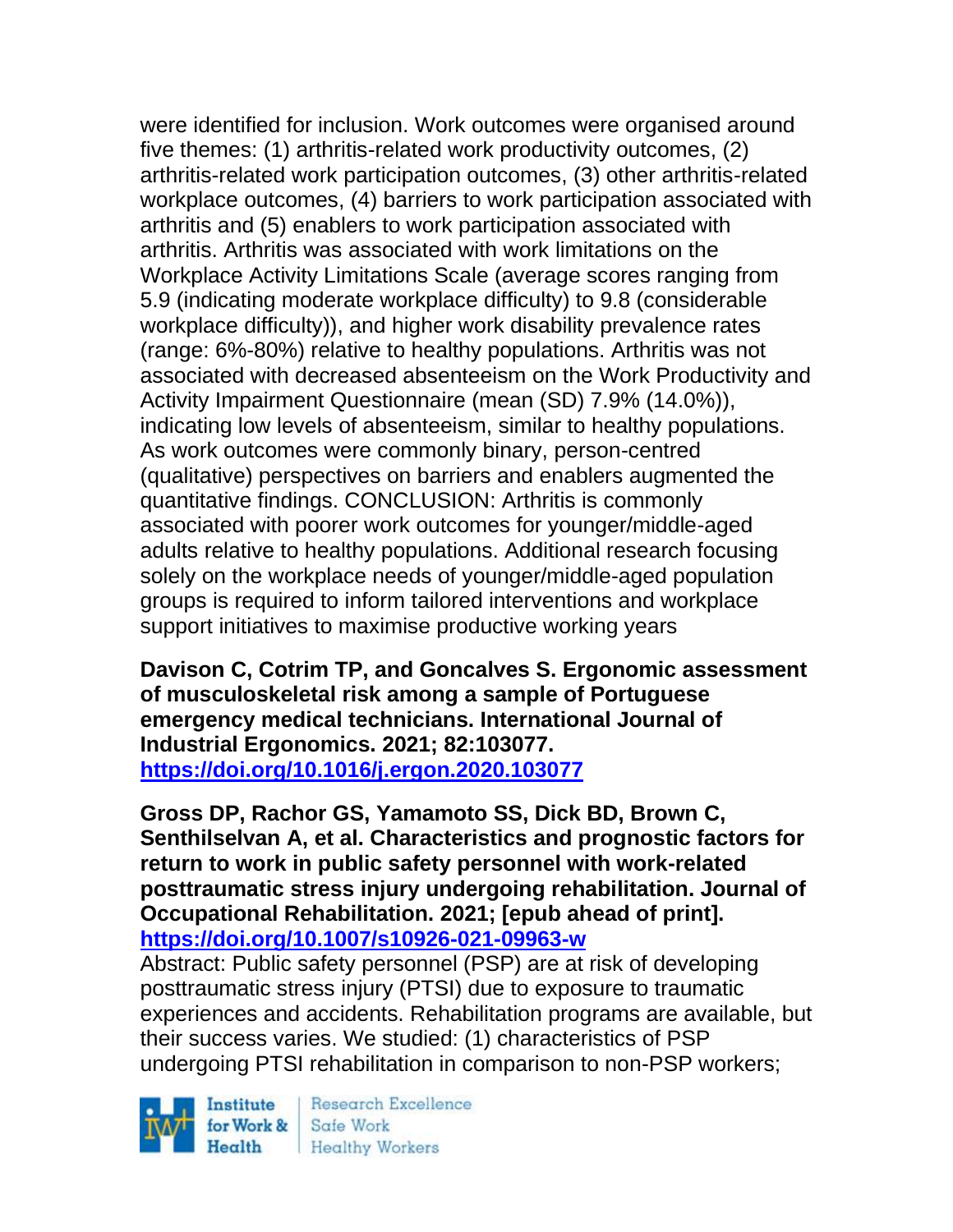and (2) predictive value of various factors for return to work. Methods A population-based cohort study was conducted using data on injured workers undergoing PTSI rehabilitation. Of the 488 workers included, 131 were PSP. Outcome measures were: (1) return to pre-accident work at rehabilitation discharge; (2) days receiving wage replacement benefits in the year following rehabilitation. Results PSP were mainly employed (90.8%), male (59.5%), paramedics/ambulance workers (58.0%); a minority (43.5%) returned to pre-accident work after rehabilitation. Compared to non-PSP workers, PSP were more likely to initially be diagnosed with psychological injuries (94.7% versus 59.4%, p < 0.001) rather than musculoskeletal injuries. Return to preaccident work was predicted by shorter injury duration, having a primary mental health diagnosis, working at time of admission, and not having symptoms requiring treatment in a complex rehabilitation program. PSPs were slower to experience full recovery in the year after rehabilitation. Factors predicting fewer benefit days included not having a secondary psychological injury, being employed, and working at time of admission. Conclusions Most PSP did not return to work in full after PTSI rehabilitation. Outcomes are likely to improve by starting treatment earlier and maintaining connections with the workplace

#### **Huot S, Elliott P, and Fells L. Navigating intersecting forms of oppression in the search for employment. OTJR: Occupation, Participation and Health. 2021; 41(2):132-139. <https://doi.org/10.1177/1539449220960062>**

Abstract: Opportunities for refugees to engage in occupations within host countries can be constrained by factors such as governmental policies or language barriers (Smith). Female refugees with physical disabilities may experience compounding barriers to participation related to their identity markers. The main aim of this study is to understand the experiences of female refugees with physical disabilities in seeking, preparing for, and obtaining employment. This study used an instrumental case study using semistructured interviews with five primary participants and four caregivers. Thematic analysis (Clarke & Braun) identified five key barriers to securing employment: (a) stigma and discrimination, (b) restrictive traditional labor market, (c) inaccessible and inadequate housing, (d) lack of cohesion and information across services, and (e) English language

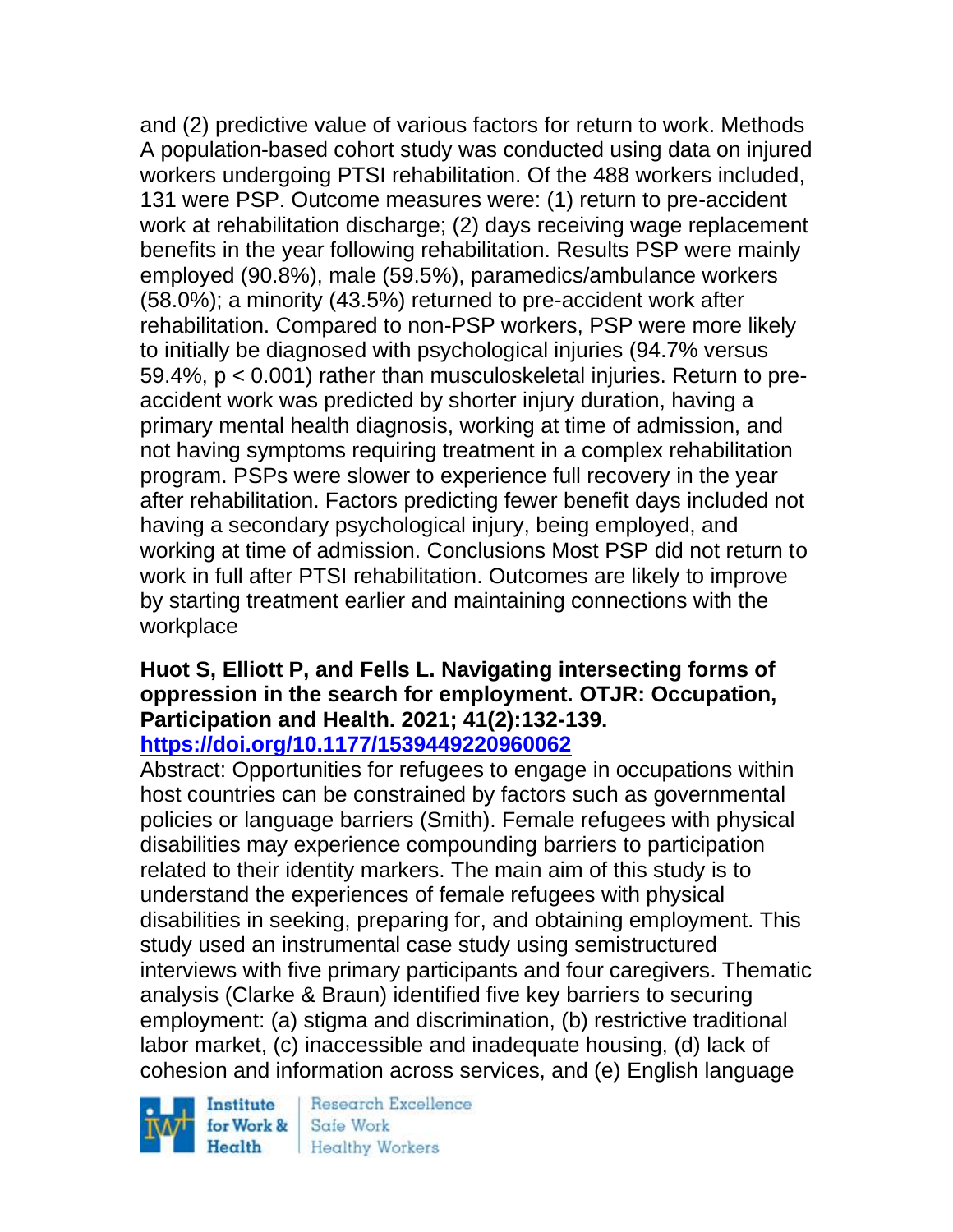predominance. Findings highlight complex challenges experienced by the women who faced intersecting systems of oppression and can enable occupational therapists to address barriers associated with occupational injustice by improving services to better meet their needs

## **Intayoung U, Wunnapuk K, Kohsuwan K, Sapbamrer R, and Khacha-Ananda S. Effect of occupational exposure to herbicides on oxidative stress in sprayers. Safety and Health at Work. 2021; 12(1):127-132.**

**<https://doi.org/10.1016/j.shaw.2020.09.011> [open access]** Abstract: Background: Herbicides such as glyphosate, paraquat, and 2,4-dichlorophenoxyacetic acid have been reported to cause adverse side effects through production of reactive oxygen species. However, there were no data representing the adverse effects of a mixture herbicide usage in farmers, especially the changes in oxidative marker and antioxidant defense. This study aimed to determine the urinary malondialdehyde (MDA) and glutathione (GSH) level in farmers using mixed herbicides. Methods: Ninety-three farmers were recruited, and two spot urine samples (before and after work) were collected. The urinary MDA level was evaluated by thiobarbituric acid reactive substance assay, and the urinary GSH level was determined using the enzymatic recycling method. Results: Sixty-two percent of the participants were men, and 59% of the participants worked in a farm for 20-40 years. The common combinations of herbicide usage were glyphosate with 2,4-dichlorophenoxyacetic acid (36.5%). There was no significant difference between pre- and post-work urinary MDA and GSH levels among the 3 groups of herbicides. However, the urinary MDA levels in farmers using the combination of glyphosate and paraquat were significantly higher than those found in farmers using glyphosate alone. The associated factors with changes in MDA levels found that the exposure intensity index  $(B = 0.154)$ , the cumulative exposure intensity index  $(B = 0.023)$ , and wearing gloves while working  $(B = -2.347)$  were found to be significantly associated with MDA level. Conclusion: The results suggest that the combined use of glyphosate and paraquat caused a significant increase in urinary MDA levels. Moreover, intensity of exposure to herbicide and wearing gloves were associated with the level of MDA.

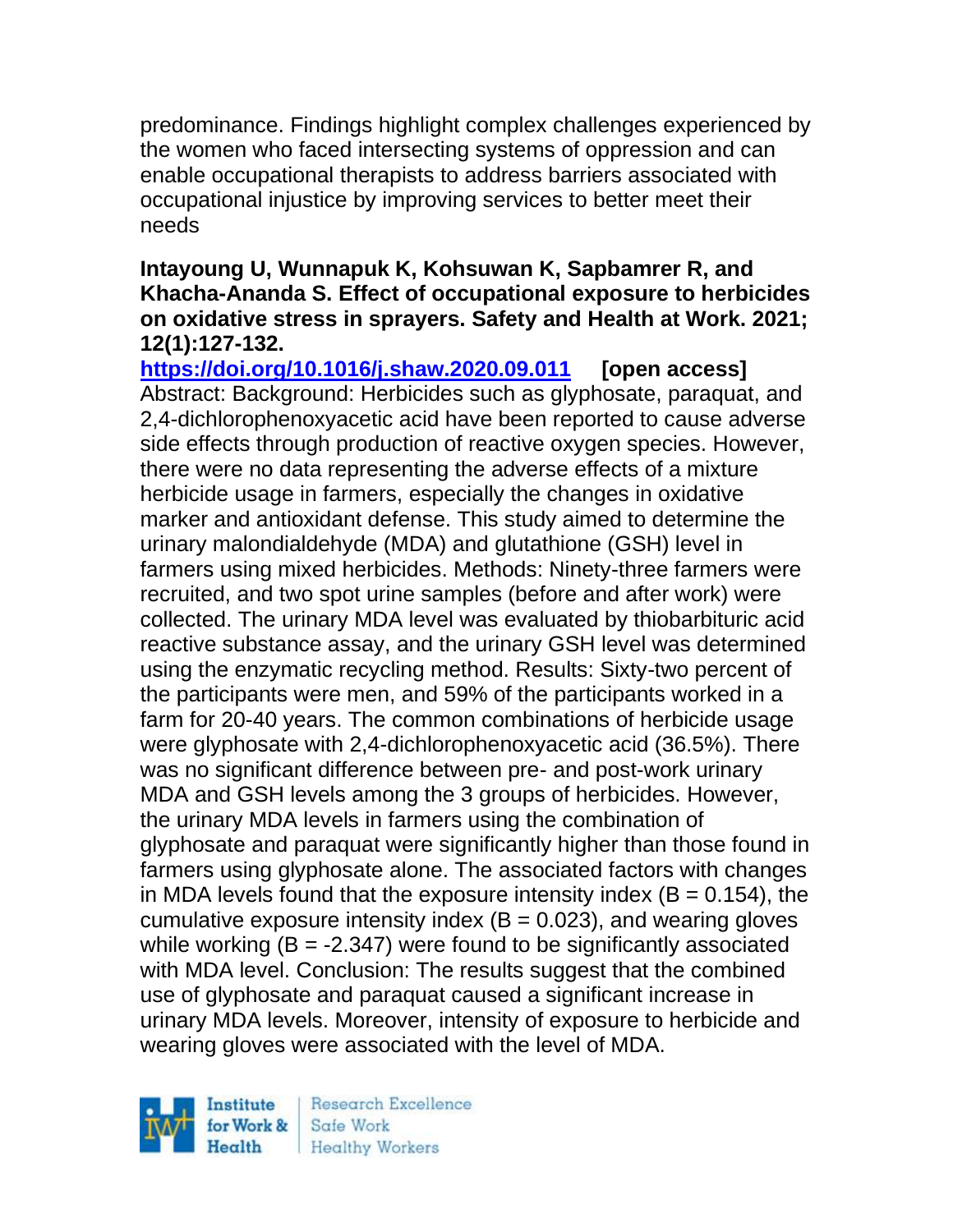## **Lan FY, Suharlim C, Kales SN, and Yang J. Association between SARS-CoV-2 infection, exposure risk and mental health among a cohort of essential retail workers in the USA. Occupational & Environmental Medicine. 2021; 78(4):237-243.**

**<https://doi.org/10.1136/oemed-2020-106774> [open access]** Abstract: OBJECTIVES: To investigate SARS-CoV-2 (the virus causing COVID-19) infection and exposure risks among grocery retail workers, and to investigate their mental health state during the pandemic. METHODS: This cross-sectional study was conducted in May 2020 in a single grocery retail store in Massachusetts, USA. We assessed workers' personal/occupational history and perception of COVID-19 by questionnaire. The health outcomes were measured by nasopharyngeal SARS-CoV-2 reverse transcriptase PCR (RT-PCR) results, General Anxiety Disorder-7 (GAD-7) and Patient Health Questionnaire-9 (PHQ-9). RESULTS: Among 104 workers tested, 21 (20%) had positive viral assays. Seventy-six per cent positive cases were asymptomatic. Employees with direct customer exposure had an odds of 5.1 (95% CI 1.1 to 24.8) being tested positive for SARS-CoV-2 after adjustments. As to mental health, the prevalence of anxiety and depression (ie, GAD-7 score >4 or PHQ-9 score >4) was 24% and 8%, respectively. After adjusting for potential confounders, those able to practice social distancing consistently at work had odds of 0.3 (95% CI 0.1 to 0.9) and 0.2 (95% CI 0.03 to 0.99) screening positive for anxiety and depression, respectively. Workers commuting by foot, bike or private cars were less likely to screen positive for depression (OR 0.1, 95% CI 0.02 to 0.7). CONCLUSIONS: In this single store sample, we found a considerable asymptomatic SARS-CoV-2 infection rate among grocery workers. Employees with direct customer exposure were five times more likely to test positive for SARS-CoV-2. Those able to practice social distancing consistently at work had significantly lower risk of anxiety or depression

#### **Mathur MB and VanderWeele TJ. Estimating publication bias in meta-analyses of peer-reviewed studies: a meta-meta-analysis across disciplines and journal tiers. Research Synthesis Methods. 2021; 12(2):176-191.**

**<https://doi.org/10.1002/jrsm.1464> [open access]** Abstract: Selective publication and reporting in individual papers compromise the scientific record, but are meta-analyses as

Institute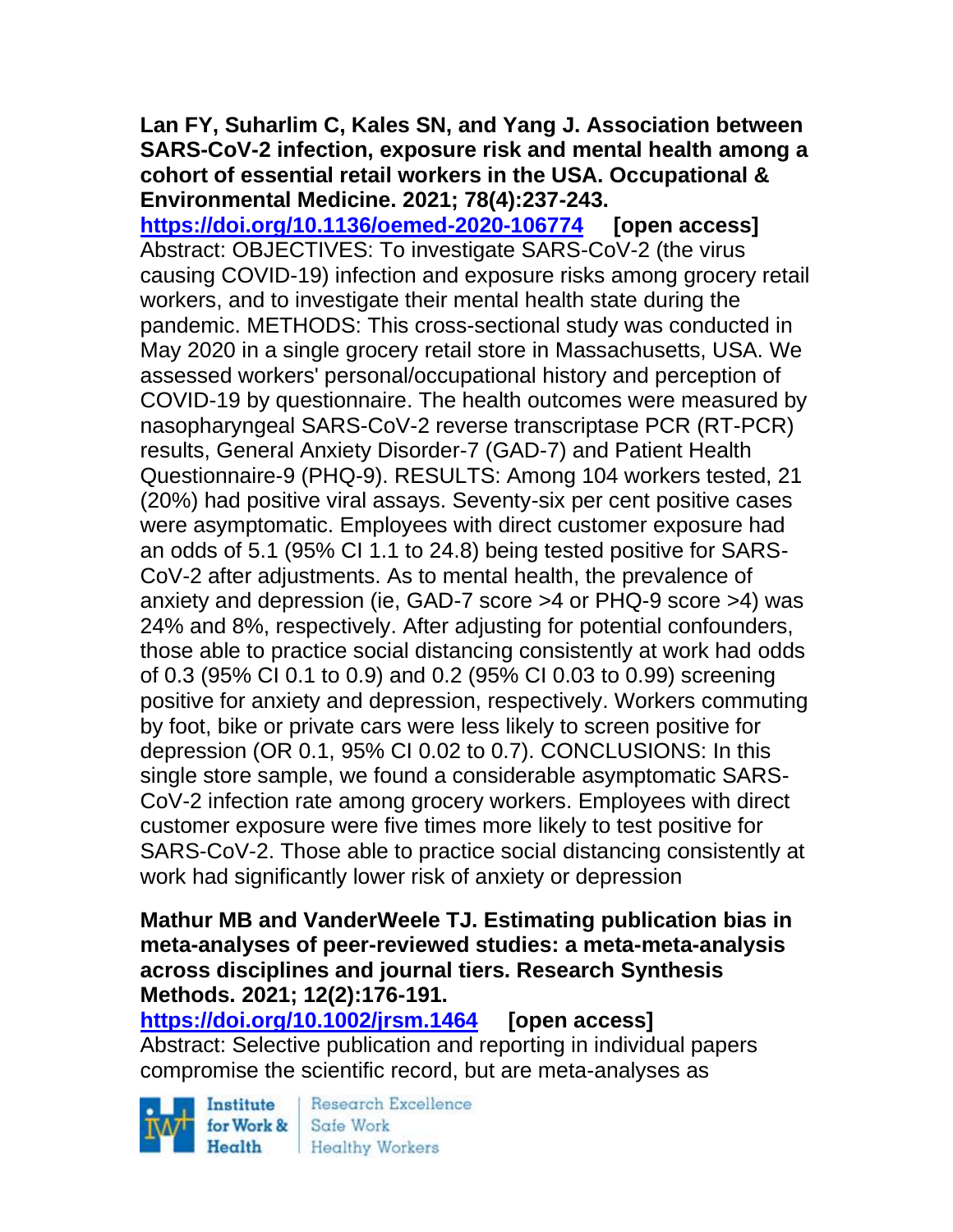compromised as their constituent studies? We systematically sampled 63 meta-analyses (each comprising at least 40 studies) in PLoS One, top medical journals, top psychology journals, and Metalab, an online, open-data database of developmental psychology meta-analyses. We empirically estimated publication bias in each, including only the peer-reviewed studies. Across all meta-analyses, we estimated that "statistically significant" results in the expected direction were only 1.17 times more likely to be published than "nonsignificant" results or those in the unexpected direction (95% CI: [0.93, 1.47]), with a confidence interval substantially overlapping the null. Comparable estimates were 0.83 for meta-analyses in PLoS One, 1.02 for top medical journals, 1.54 for top psychology journals, and 4.70 for Metalab. The severity of publication bias did differ across individual meta-analyses; in a small minority (10%; 95% CI: [2%, 21%]), publication bias appeared to favor "significant" results in the expected direction by more than threefold. We estimated that for 89% of meta-analyses, the amount of publication bias that would be required to attenuate the point estimate to the null exceeded the amount of publication bias estimated to be actually present in the vast majority of meta-analyses from the relevant scientific discipline (exceeding the 95th percentile of publication bias). Study-level measures ("statistical significance" with a point estimate in the expected direction and point estimate size) did not indicate more publication bias in higher-tier versus lower-tier journals, nor in the earliest studies published on a topic versus later studies. Overall, we conclude that the mere act of performing a meta-analysis with a large number of studies (at least 40) and that includes non-headline results may largely mitigate publication bias in meta-analyses, suggesting optimism about the validity of meta-analytic results

## **Page MJ, Sterne JAC, Higgins JPT, and Egger M. Investigating and dealing with publication bias and other reporting biases in meta-analyses of health research: a review. Research Synthesis Methods. 2021; 12(2):248-259.**

## **<https://doi.org/10.1002/jrsm.1468>**

Abstract: A P value, or the magnitude or direction of results can influence decisions about whether, when, and how research findings are disseminated. Regardless of whether an entire study or a particular study result is unavailable because investigators

Institute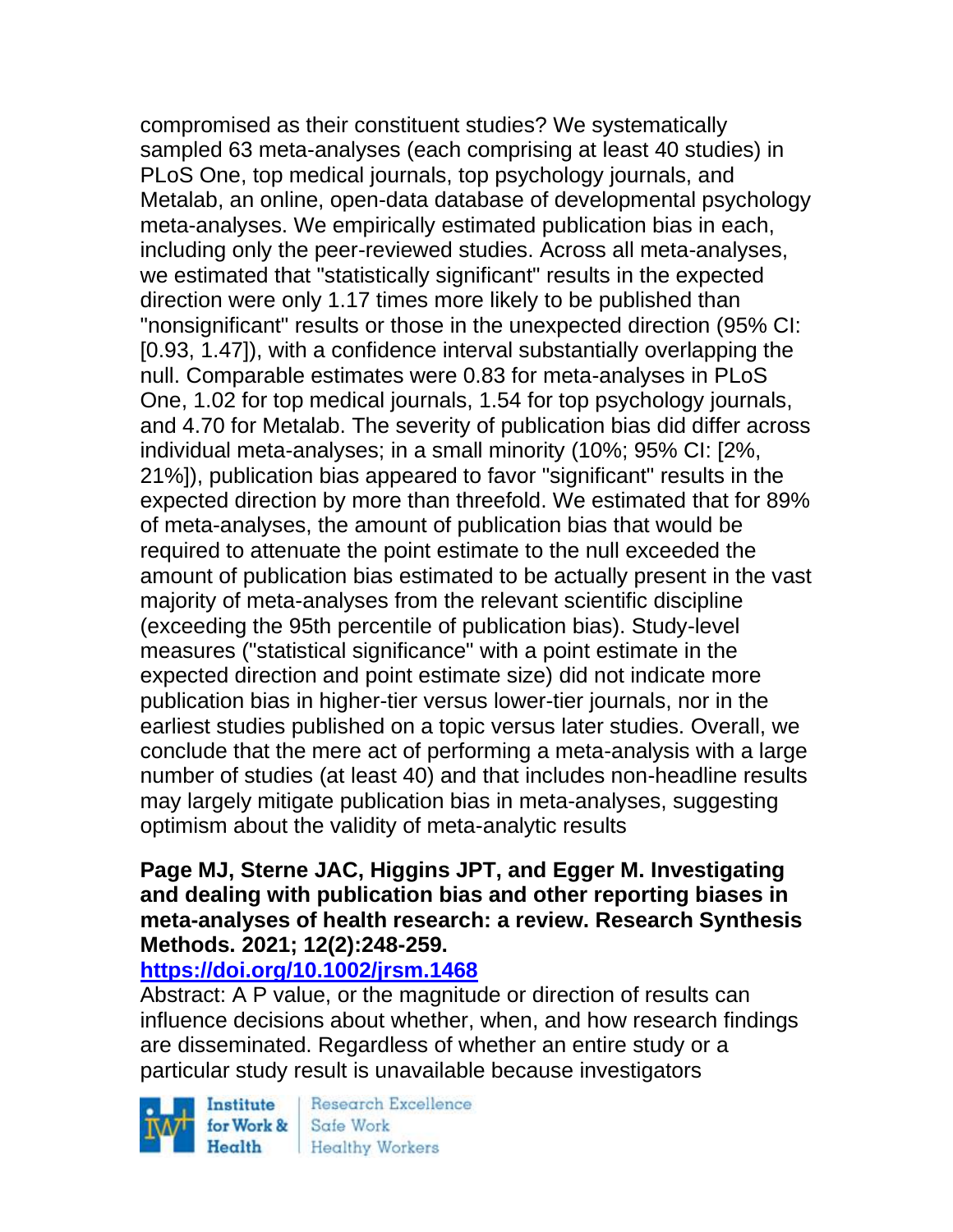considered the results to be unfavorable, bias in a meta-analysis may occur when available results differ systematically from missing results. In this article, we summarize the empirical evidence for various reporting biases that lead to study results being unavailable for inclusion in systematic reviews, with a focus on health research. These biases include publication bias and selective nonreporting bias. We describe processes that systematic reviewers can use to minimize the risk of bias due to missing results in meta-analyses of health research, such as comprehensive searches and prospective approaches to meta-analysis. We also outline methods that have been designed for assessing risk of bias due to missing results in meta-analyses of health research, including using tools to assess selective nonreporting of results, ascertaining qualitative signals that suggest not all studies were identified, and generating funnel plots to identify small-study effects, one cause of which is reporting bias. HIGHLIGHTS: Bias in a meta-analysis may occur when available results differ systematically from missing results. Several different tools, plots, and statistical methods have been designed for assessing risk of bias due to missing results in meta-analyses. These include comparison of prespecified analysis plans with completed reports to detect selective nonreporting of results, consideration of qualitative signals that suggest not all studies were identified, and the use of funnel plots to identify small-study effects, for which reporting bias is one of several causes. Information from approaches such as funnel plots and selection models is more difficult to interpret than from less subjective approaches such as detection of incompletely reported results in studies for which prespecified analysis plans were available

**Peng CY, Hsieh HM, Li MY, Liaw LJ, Wang CL, Pan CH, et al. Gender differences and site-specific incident risks of musculoskeletal disorders among 224 506 workers in the food and beverage service industry in Taiwan: a 15-year Nationwide Population-Based Cohort Study. Journal of Occupational Health. 2021; 63(1):e12214.**

**<https://doi.org/10.1002/1348-9585.12214> [open access]** Abstract: Objectives: Occupational characteristics in the food and beverage service industry (FBSI) have been found to be associated with musculoskeletal disorders (MSDs). This study aimed to examine

Institute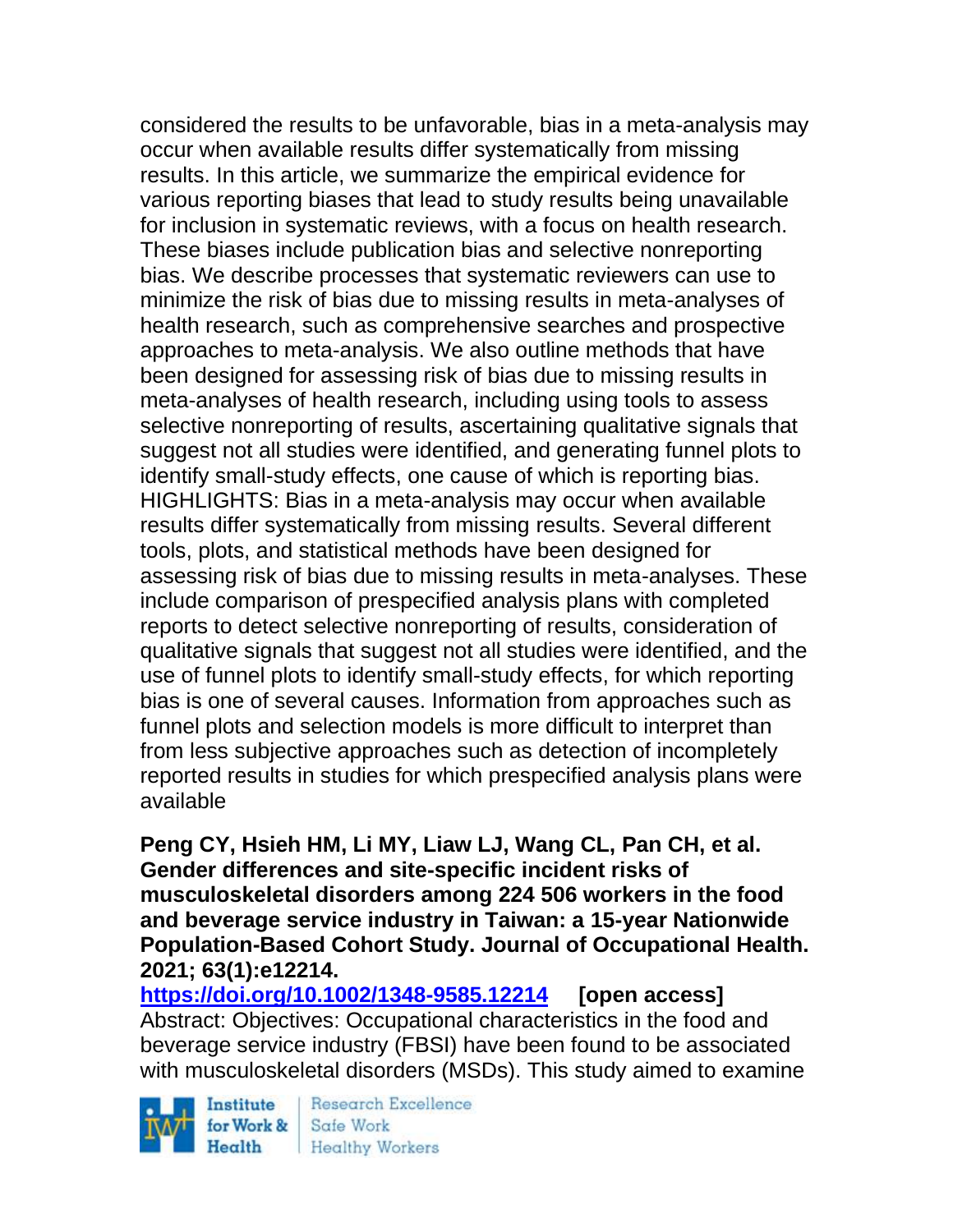gender and site-specific incident risks of MSDs among FBSI workers in Taiwan using a national population-based database. Methods: We conducted a 15-year population-based cohort study among 224 506 FBSI workers in Taiwan using data from five large nationwide databases to estimate direct standardized incidence ratios (SIRs) for identifying specific MSDs related to overexertion and repetitiveness during work. Overall, MSDs risks were also investigated by gender, sub-industrial categories, and certificate types. Results: We found SIRs for overall MSDs for male and female workers of 1.706 (95% CI, 1.688-1.724) and 2.198 (95% CI, 2.177-2.219), respectively. Our findings indicate significantly increased WMSD risk for both men and women, including median/ulnar nerve disorders (ICD-9 354.0-354.2); spondylosis and allied disorders (ICD-9 721); intervertebral disc disorders (ICD-9 722); disorders of the back (ICD-9 724); peripheral enthesopathies and allied syndromes (ICD-9 726); synovium, tendon, and bursa disorders (ICD-9 727); and soft tissues of the peripheral system disorders (ICD-9 729). Food stall workers and workers with Chinese cuisine or baking licenses were at higher risk among subindustrial categories and certificate types. Conclusion: This largescale study revealed that FBSI workers were at higher risk for several MSDs than the general population. This information could help prioritize MSD problems and identify a high-risk population. Relevant policy and ergonomic improvements and interventions could be implemented for health promotion in this industry.

## **Sandal A and Yildiz AN. COVID-19 as a recognized work-related disease: the current situation worldwide. Safety and Health at Work. 2021; 12(1):136-138.**

**<https://doi.org/10.1016/j.shaw.2021.01.001> [open access]** Abstract: Coronavirus disease 2019 (COVID-19), which is a newly emerging infectious disease worldwide, can be categorized as an occupational disease, because employees, particularly in the healthcare system, can be infected at the workplace. As of December 15, 2020, we summarized the occupational safety and health practices in selected countries on the recognition of COVID-19 as one of the occupational risks. The situation has differed among countries, including the recognition status and whether a specific regulation existed. International organizations, namely the International Labour Organization, World Health Organization, and

Institute for Work &